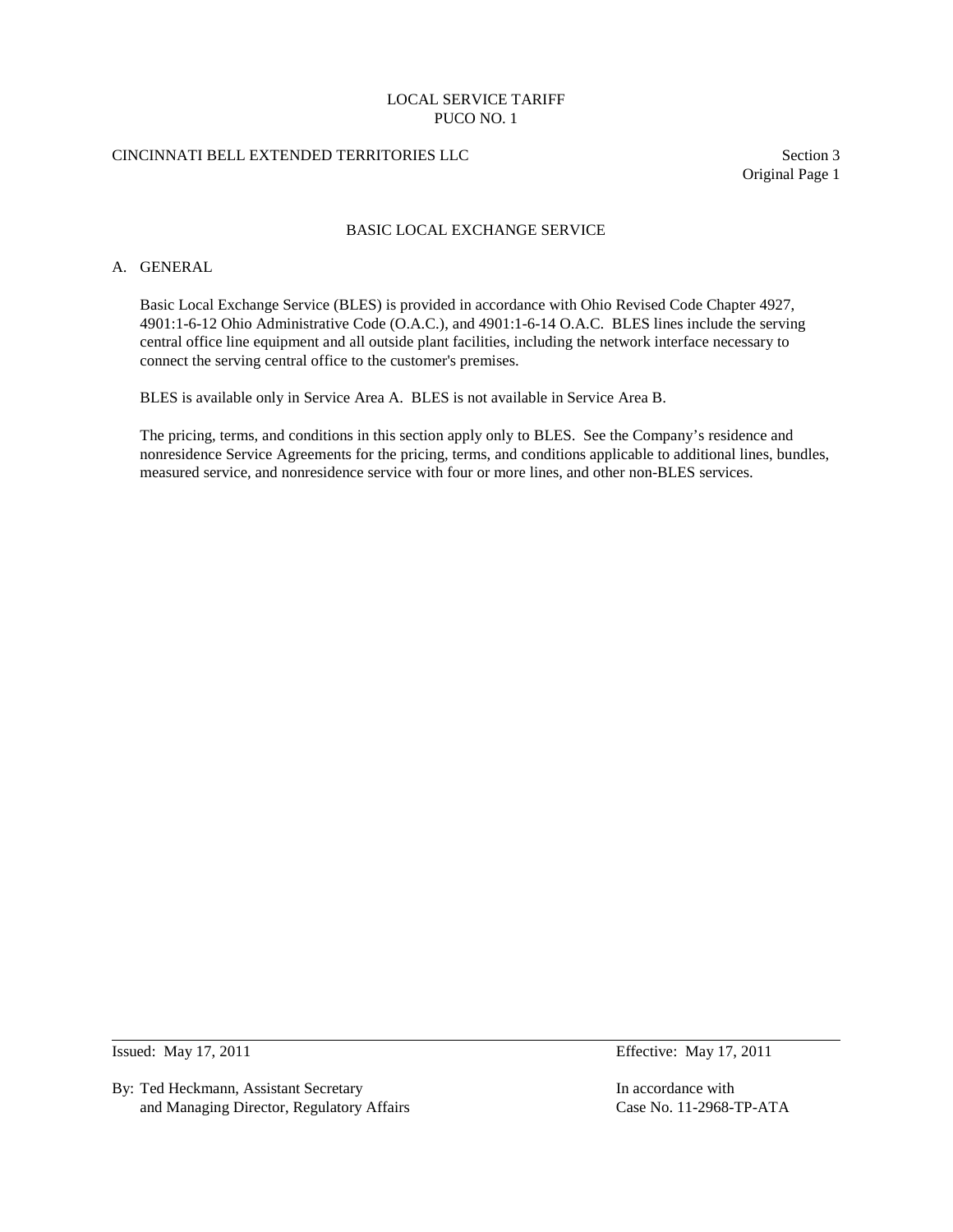### CINCINNATI BELL EXTENDED TERRITORIES LLC Section 3

Original Page 2

#### BASIC LOCAL EXCHANGE SERVICE

#### B. TERMS AND CONDITIONS

#### 1. Use of BLES

BLES, as distinguished from pay telephone service lines, is furnished only for use by the customer, the customer's family, employees or representatives, persons residing in the customer's household, or guests of the customer, except as the use of the service may be extended to:

Patrons, as opposed to tenants, of the customer where the use of the service by the patron is incidental to his patronage of the customer, provided no charge is made by the customer for such use.

Patrons of the customer, and to the public in general, in connection with Automatic Dialing Telephone Units arranged for the origination of calls only to preselected telephone numbers.

Another party on a different premises, to provide for the answering of calls during the customer's absence. Such a termination is furnished only with the understanding that outward calls are not to be placed from it, and on the condition that use of separate exchange service is available to the other party on the same premises.

The Company will refuse to install customer service, or to permit such service to remain on premises where the equipment is located so that the public in general, except as stated in this Part B.1., may make use of the service.

By: Ted Heckmann, Assistant Secretary In accordance with In accordance with and Managing Director, Regulatory Affairs Case No. 11-2968-TP-ATA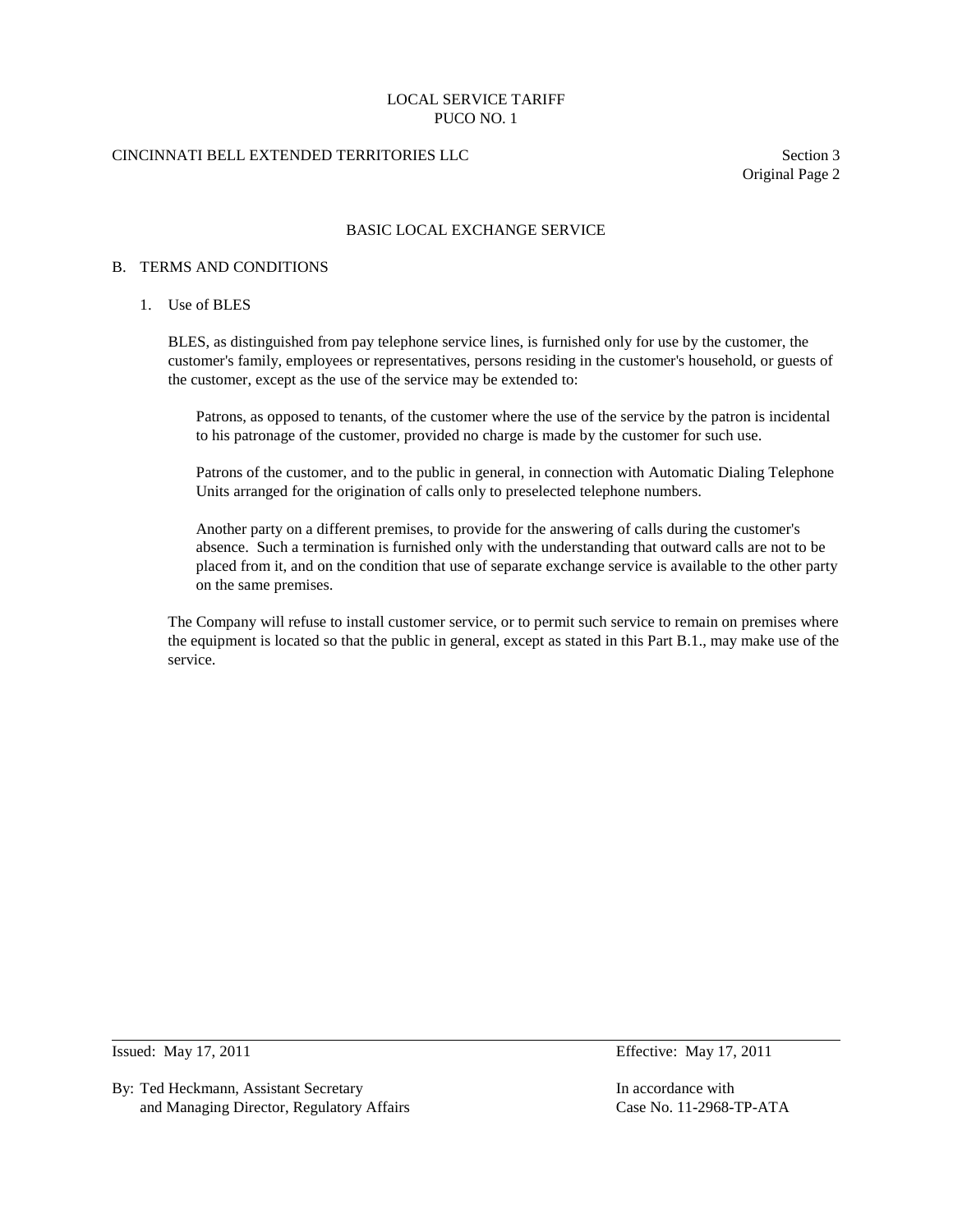## CINCINNATI BELL EXTENDED TERRITORIES LLC Section 3

Original Page 3

## BASIC LOCAL EXCHANGE SERVICE

### B. TERMS AND CONDITIONS (Continued)

- 2. Local Calling Area
	- a. Greater Cincinnati Dayton Local Calling Area

For local calling purposes, the Greater Cincinnati - Dayton Local Calling Area is comprised of the following exchanges in Ohio, Kentucky, and Indiana:

1. Ohio Exchanges

| Beavercreek        | Gratis                     | Pitchin                       |
|--------------------|----------------------------|-------------------------------|
| <b>Bellbrook</b>   | Hamilton                   | <b>Pleasant Hill</b>          |
| Bethany            | Harrison                   | Port William                  |
| <b>Bethel</b>      | Jamestown                  | Reily                         |
| <b>Blanchester</b> | Laura                      | Sabina                        |
| <b>Bowersville</b> | Lebanon                    | Seven Mile                    |
| <b>Brookville</b>  | Lewisburg                  | Shandon                       |
| <b>Butlerville</b> | Liberty                    | <b>South Charleston</b>       |
| Catawha            | Little Miami               | South Lebanon                 |
| Cedarville         | Martinsville               | South Vienna                  |
| Centerville        | Mason                      | Springfield                   |
| Christiansburg     | Medway                     | Spring Valley                 |
| Cincinnati         | Miamisburg-West Carrollton | <b>Tipp City</b>              |
| Clarksville        | Middletown                 | <b>Tremont City</b>           |
| Clermont           | Monroe                     | Trenton                       |
| Covington          | Morning Sun                | Trotwood                      |
| Dayton             | Morrow                     | Troy                          |
| Donnelsville       | New Burlington             | Urbana                        |
| Englewood          | New Carlisle               | Vandalia                      |
| Enon               | New Lebanon                | Waynesville                   |
| Fairborn           | New Vienna                 | West Alexandria               |
| Farmersville       | Newtonsville               | <b>West Milton</b>            |
| Fayetteville       | North Hampton              | Williamsburg                  |
| Felicity           | Oxford                     | Wilmington                    |
| Franklin           | Phillipsburg               | Xenia                         |
| Germantown         | Piqua                      | <b>Yellow Springs-Clifton</b> |

By: Ted Heckmann, Assistant Secretary In accordance with and Managing Director, Regulatory Affairs Case No. 11-2968-TP-ATA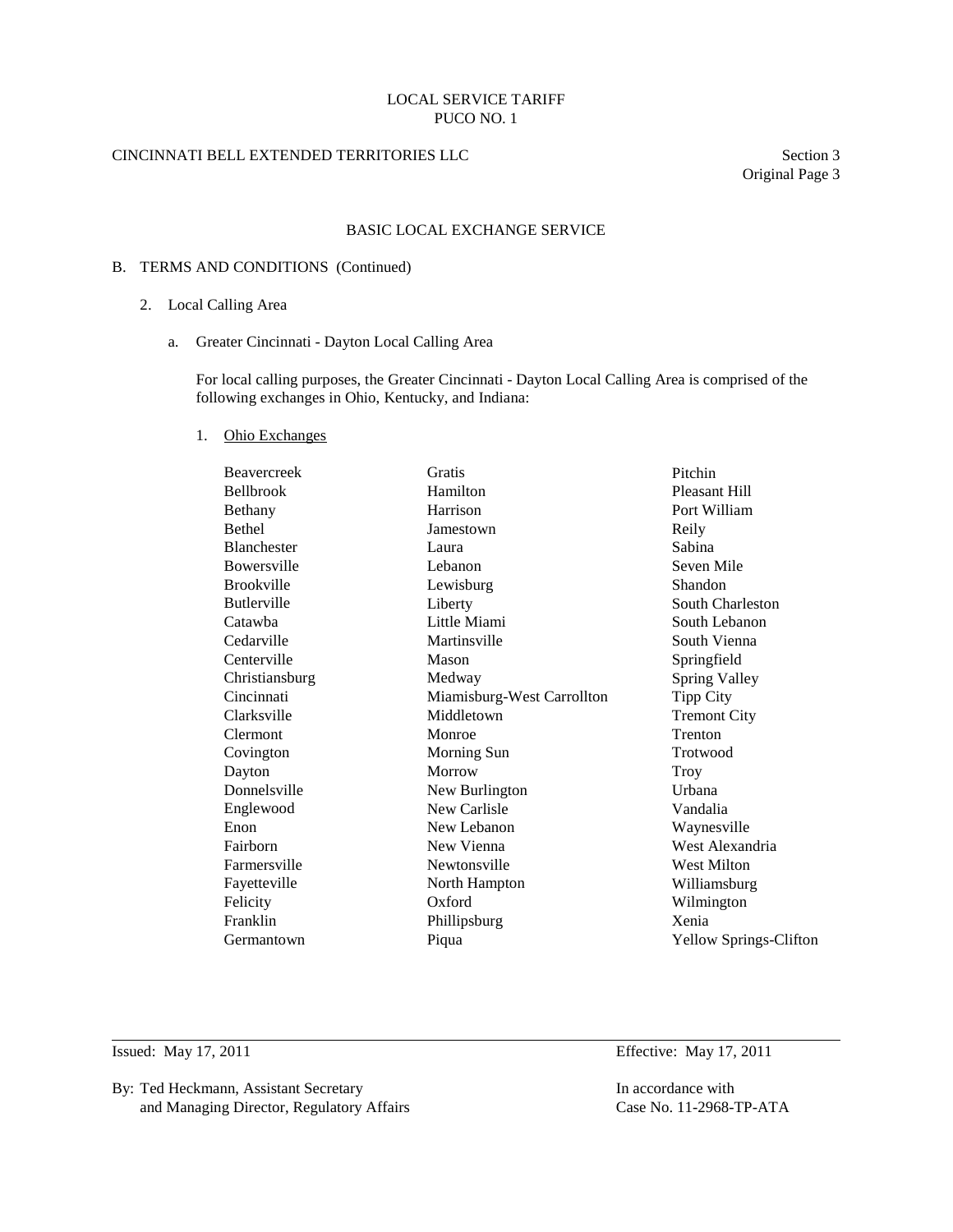# CINCINNATI BELL EXTENDED TERRITORIES LLC Section 3

Original Page 4

## BASIC LOCAL EXCHANGE SERVICE

### B. TERMS AND CONDITIONS (Continued)

- 2. Local Calling Area (Continued)
	- a. Greater Cincinnati Dayton Local Calling Area (Continued)
		- 2. Kentucky Exchanges
			- Alexandria Boone Butler Falmouth Glencoe Independence Kentucky Metropolitan Walton Warsaw Williamstown
		- 3. Indiana Exchanges

Peoria West Harrison

By: Ted Heckmann, Assistant Secretary In accordance with and Managing Director, Regulatory Affairs Case No. 11-2968-TP-ATA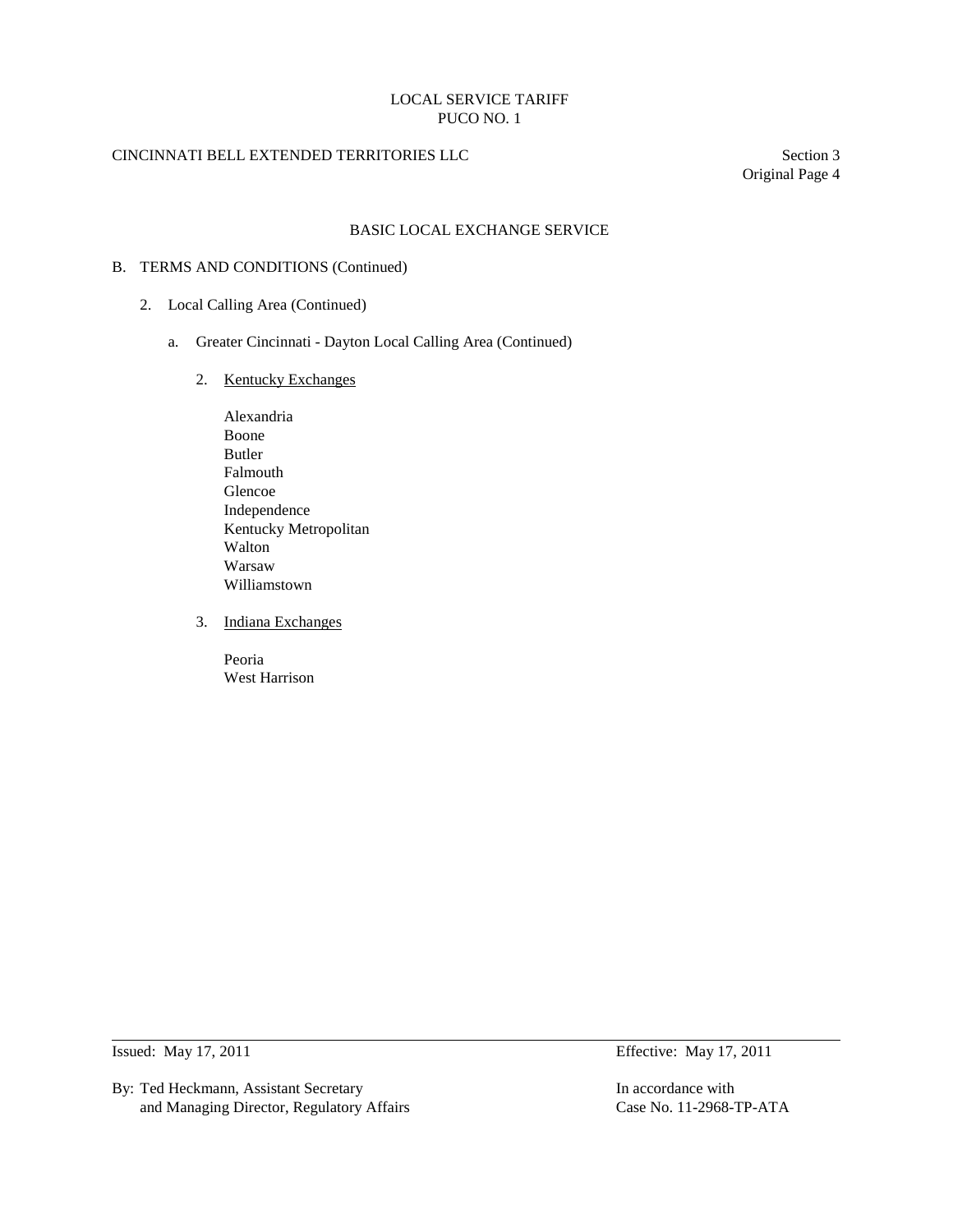## CINCINNATI BELL EXTENDED TERRITORIES LLC Section 3

1st Revised Page 5 Cancels Original Page 5

### BASIC LOCAL EXCHANGE SERVICE

#### B. TERMS AND CONDITIONS (Continued)

- 2. Local Calling Area (Continued)
	- b. Local Calling Area by Exchange
		- 1. All Exchanges except Middletown, Monroe, Oxford, Trenton, Hamilton, Reily and Seven Mile. (C)

The flat rate local calling area is the Greater Cincinnati - Dayton Local Calling Area as defined in this section.

2. Middletown, Monroe, Oxford, and Trenton Exchanges

The flat rate local calling area is the Greater Cincinnati - Dayton Local Calling Area as defined in this section plus the College Corner exchange in Indiana.

3. Hamilton Exchange (N)

- Calling area mirrors Cincinnati Bell Telephone Company LLC's calling area for this exchange.
- 4. Reily Exchange

Calling area mirrors Cincinnati Bell Telephone Company LLC's calling area for this exchange.

5. Seven Mile Exchange

Calling area mirrors Cincinnati Bell Telephone Company LLC's calling area for this exchange. (N)

By: Ted Heckmann, Assistant Secretary **In accordance with** In accordance with and Managing Director, Regulatory Affairs Case No. 90-9301-TP-TRF

Issued: February 26, 2021 Effective: February 26, 2021